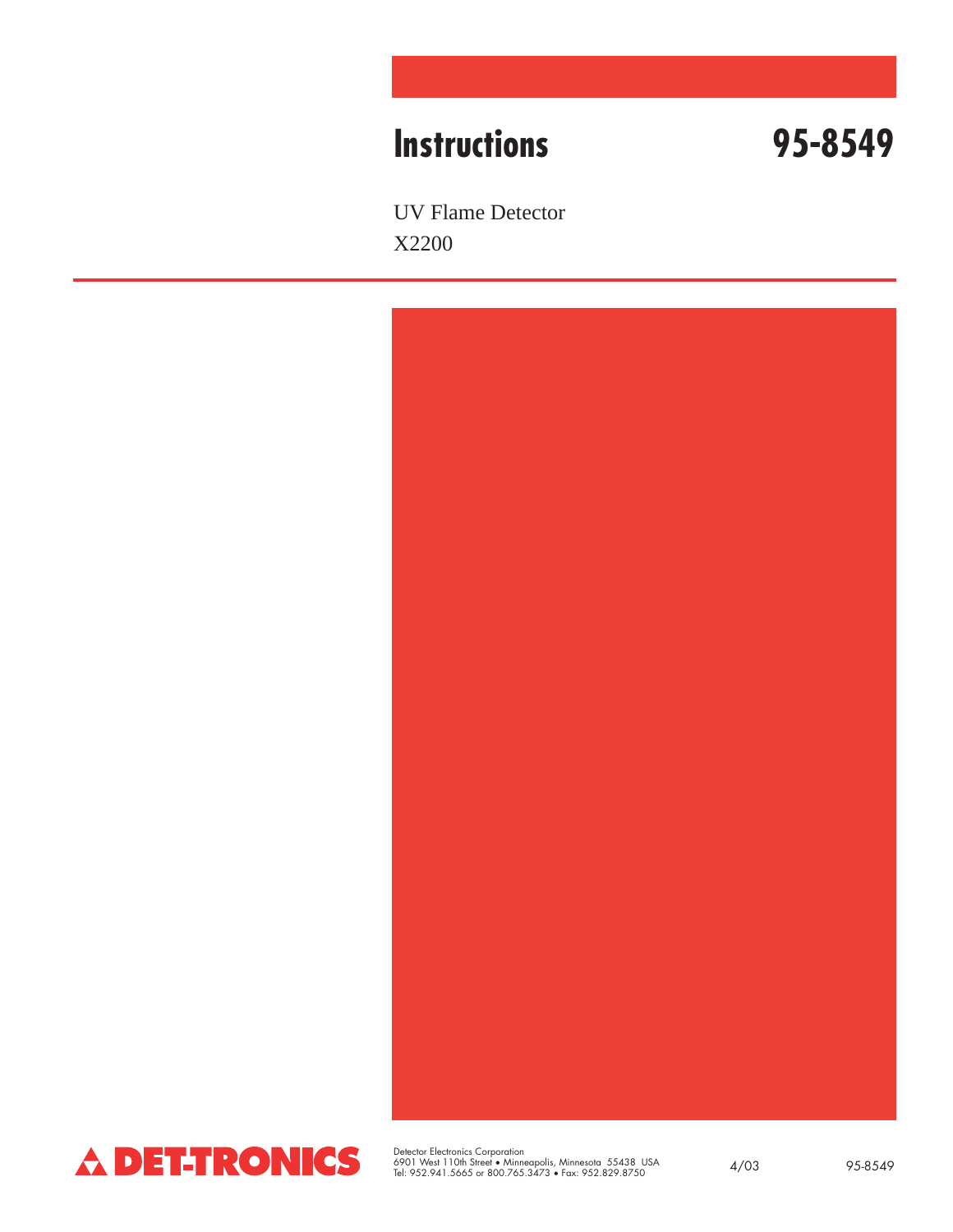# **Table Of Contents**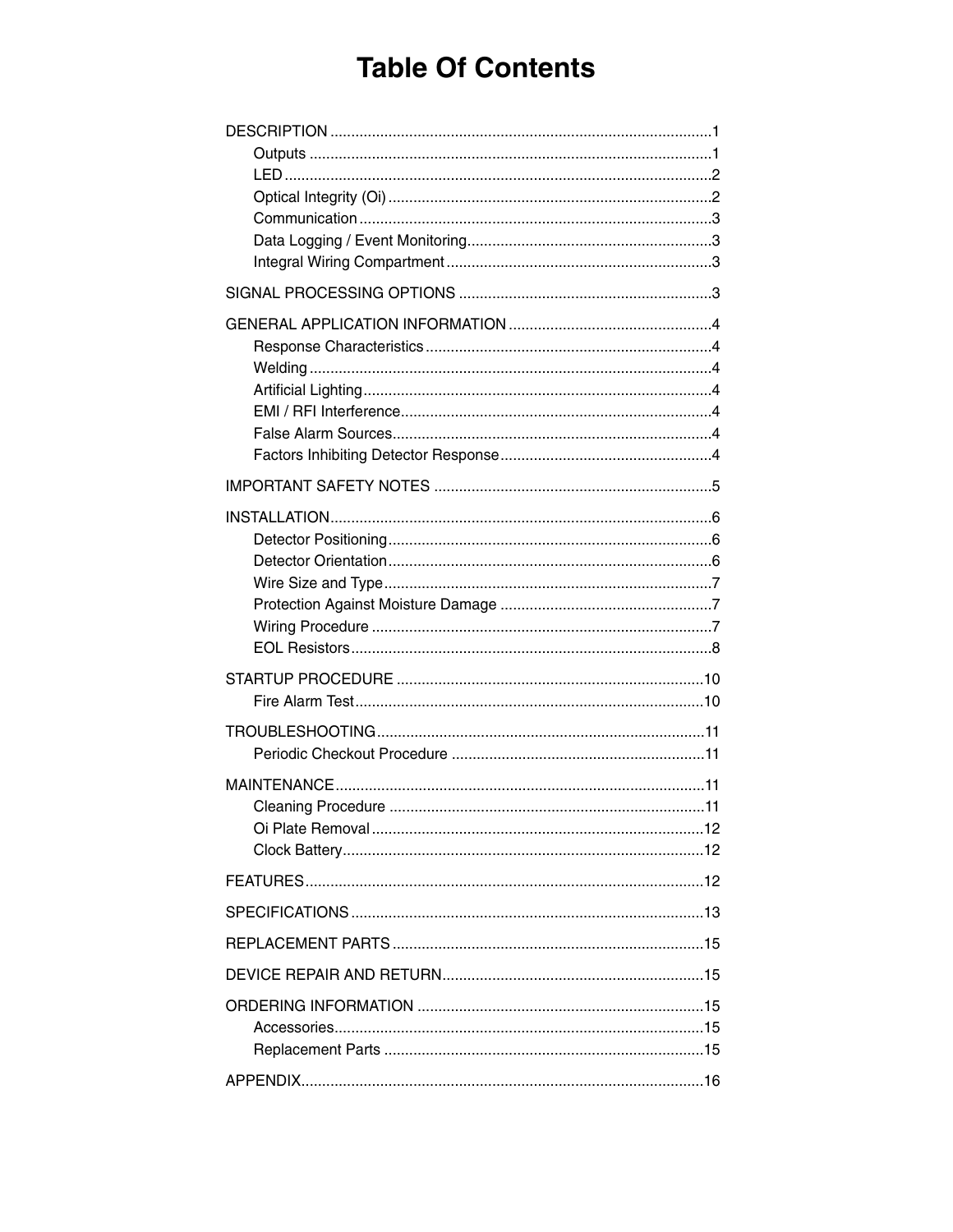# **DET-TRONICS**®

# **INSTRUCTIONS**



UV Flame Detector

X2200

#### *IMPORTANT*

*Be sure to read and understand the entire instruction manual before installing or operating the flame detection system.*

#### *ATTENTION*

*The X2200 includes the Automatic Optical Integrity (oi) feature — a calibrated performance test that is automatically performed once per minute to verify complete detector operation capabilities. No testing with an external test lamp is required.*

# **DESCRIPTION**

The evolution continues with the new X2200 UV Flame Detector. The X2200 meets the most stringent requirements worldwide with advanced detection capabilities and immunity to extraneous sources, combined with a superior mechanical design. The detector is equipped with both automatic and manual **oi** test capability. The detector has Division and Zone explosion-proof ratings and is suitable for use in indoor and outdoor applications.

The standard output configuration includes fire, fault and auxiliary relays. An optional 4 to 20 mA output can be provided in addition to the three relays. A multi-color LED on the detector faceplate indicates detector status condition.

The X2200 housing is available in copper-free aluminum or stainless steel, both with NEMA 4X and IP66 rating.



#### **OUTPUTS**

#### **Relays**

The standard detector is furnished with fire, fault and auxiliary relays. All three relays are rated 5 amperes at 30 VDC.

The Fire Alarm relay has redundant terminals and normally open / normally closed contacts, normally de-energized operation, and latching or non-latching operation.

The Fault relay has redundant terminals and normally open contacts, normally energized operation, and latching or non-latching operation.

The Auxiliary relay has normally open / normally closed contacts, normally energized operation, and latching or non-latching operation.

**<sup>\*</sup>oi** is Detector Electronics' Trademark for its patented Optical Integrity Systems, U.S. Patent 3,952,196, United Kingdom Patent 1,534,969, Canada Patent 1,059,598.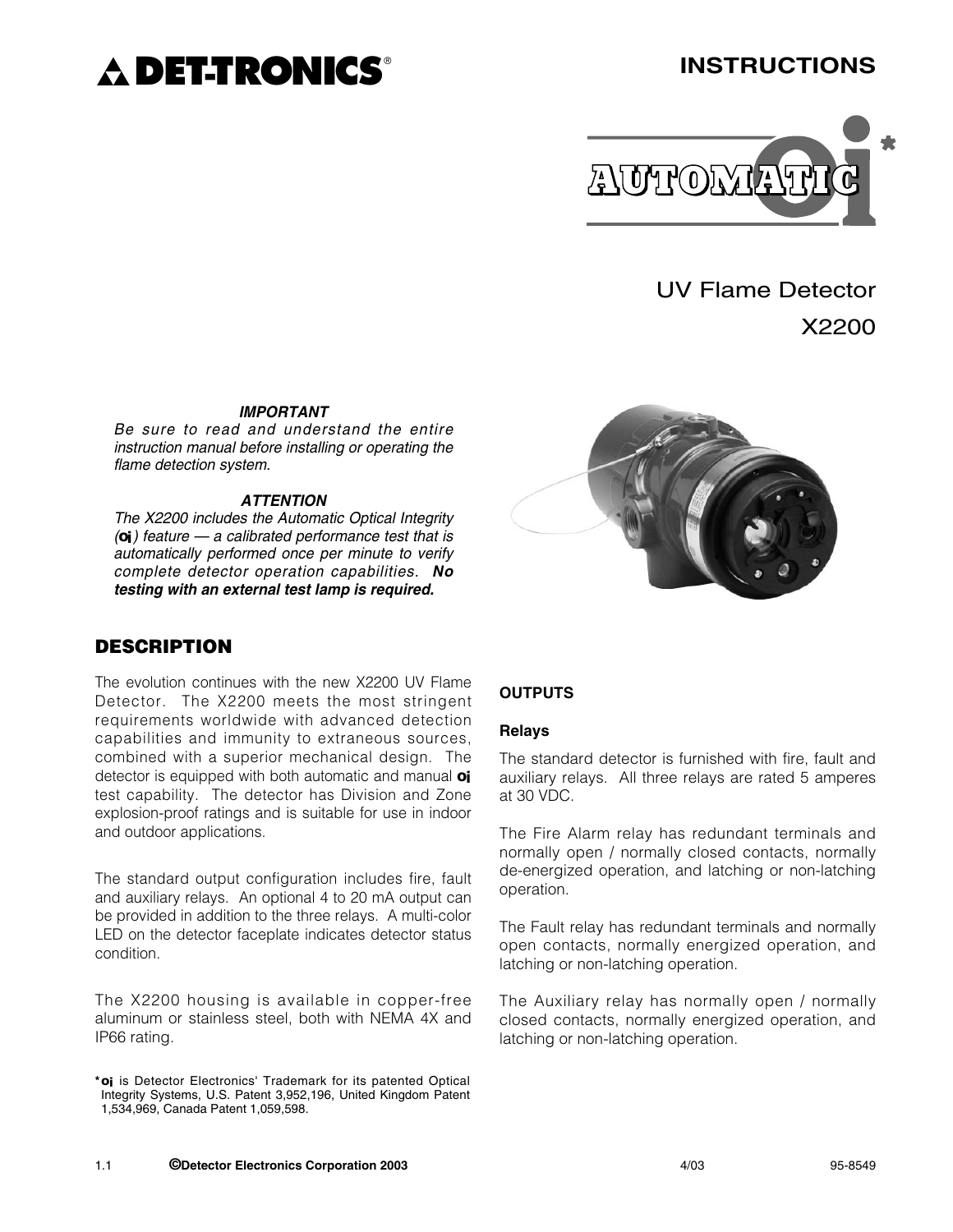Table 1—Detector Status Conditions Indicated by Current Level

| <b>Current Level</b><br>$(\pm 0.5 \text{ mA})$ | <b>Detector Status</b>  |  |
|------------------------------------------------|-------------------------|--|
| 0 <sub>m</sub> A                               | Open Circuit            |  |
| $1 \text{ mA}$                                 | General Fault           |  |
| 2 mA                                           | Oi Fault                |  |
| 4 mA                                           | <b>Normal Operation</b> |  |
| 16 mA                                          | Pre-Alarm               |  |
| 20 mA                                          | Fire Alarm              |  |

### **4 to 20 mA Output**

A 4 to 20 mA output is available as an option (in addition to the three relays). This option provides a 4 to 20 mA dc current output for transmitting detector status information to other devices. The circuit can be wired in either an isolated or non-isolated configuration and can drive a maximum loop resistance of 500 ohms from 18 to 19.9 volts dc and 600 ohms from 20 to 30 volts dc. Table 1 indicates the detector status conditions represented by the various current levels. The output is calibrated at the factory, with no need for field calibration.

#### *NOTE*

*The output of the 4 to 20 mA current loop is not monitored by the fault detection circuitry of the X2200. Therefore, an open circuit on the loop will not cause the fault relay to change state or the detector status LED to indicate a fault. The status of the LED always follows the status of the relays.*

### **LED**

A tricolor LED on the detector faceplate indicates normal, fire alarm and fault conditions. Table 2 indicates the condition of the LED for each status.

### **OPTICAL INTEGRITY (Oi)**

#### **Automatic oi**

The X2200 includes the Automatic Optical Integrity (**oi**) feature — a calibrated performance test that is automatically performed once per minute to verify complete detector operation capabilities. No testing with an external test lamp is required. The detector automatically performs the same test that a maintenance person with a test lamp would perform once every minute, 60 times per hour. However, a successful automatic **oi** test does not produce an alarm condition.

The X2200 signals a fault condition when less than half of the detection range remains. This is indicated by the Fault relay and is evident by the amber color of the LED on the face of the detector. See the "Troubleshooting" section for further information.

#### **Magnetic oi / Manual oi**

The detector also incorporates both magnetic **oi** and manual **oi** features that provide the same calibrated test as the automatic **oi**, and in addition actuate the Alarm relay to verify output operation for preventive maintenance requirements. These features can be performed at any time and eliminate the need for testing with a non-calibrated external test lamp.

#### *CAUTION*

*These tests require bypass of all extinguishing devices to avoid release resulting from a successful test.*

|  |  | Table 2-Detector Status Indicator |
|--|--|-----------------------------------|
|  |  |                                   |

| <b>Detector Status</b>                                                                                      | <b>LED Indicator</b>                                                             |  |  |
|-------------------------------------------------------------------------------------------------------------|----------------------------------------------------------------------------------|--|--|
| Power On/Normal Auto Oi<br>(no fault or fire alarm)                                                         | Green                                                                            |  |  |
| Power On/Normal Man Oi                                                                                      | Green, flashing on for<br>0.5 sec. every 5 sec.                                  |  |  |
| Fault                                                                                                       | Amber                                                                            |  |  |
| Pre-Alarm/Background UV                                                                                     | Red, flashing on for<br>500 ms.and off for 500 ms.                               |  |  |
| Fire (Alarm)                                                                                                | Steady Red                                                                       |  |  |
| On Power-Up, The LED Flashes in Sequence as Follows,<br>Indicating Sensitivity and Signal Processing Status |                                                                                  |  |  |
| Low UV Sensitivity<br>Medium UV Sensitivity<br><b>High UV Sensitivity</b><br>Very High UV Sensitivity       | One Red Flash<br>Two Red Flashes<br>Three Red Flashes<br><b>Four Red Flashes</b> |  |  |
| Stand. UV Signal Process.<br>Arc Rej. UV Signal Process.                                                    | One Amber Flash<br>Two Amber Flashes                                             |  |  |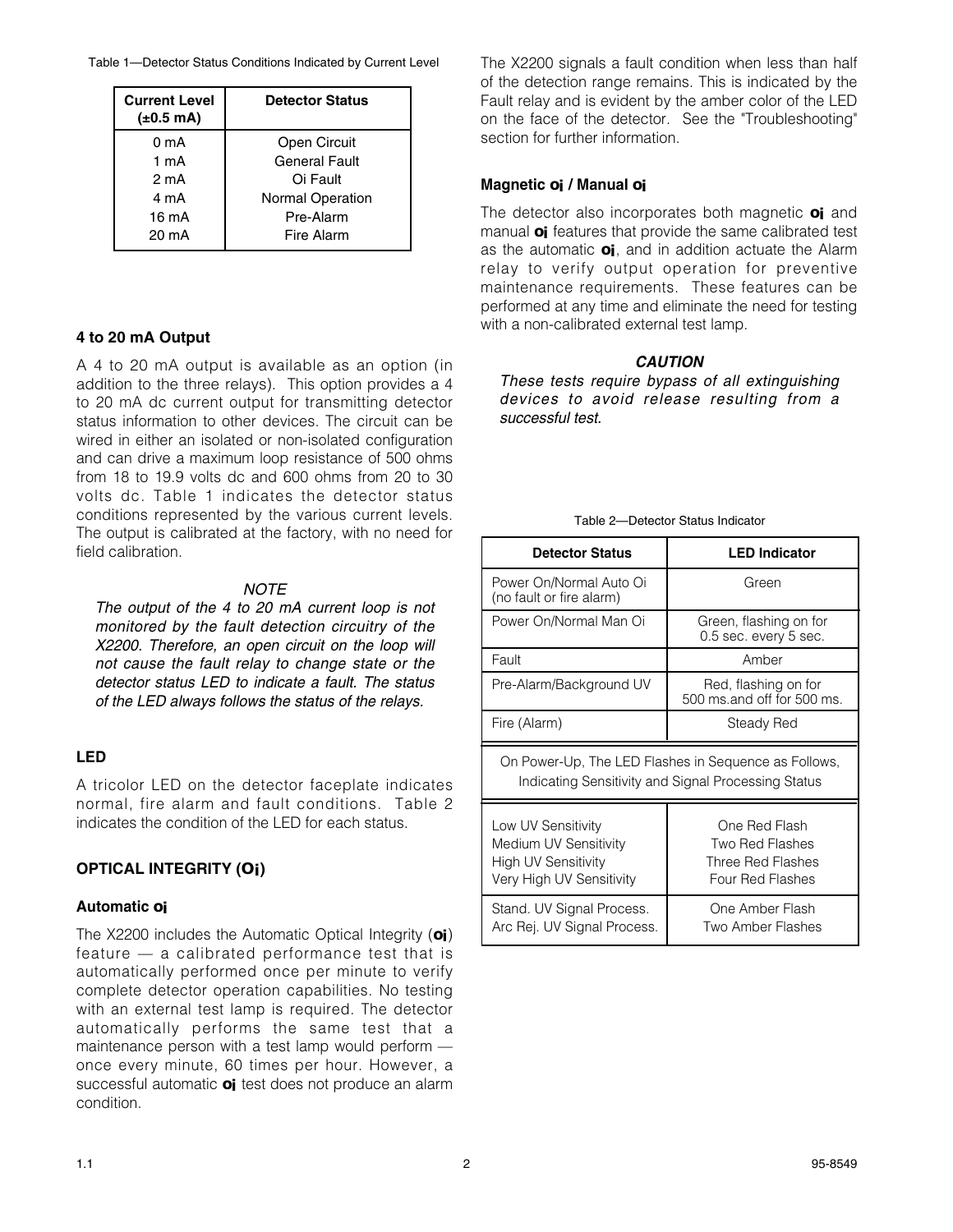The magnetic **oi** test is performed by placing a magnet by the marked location (mag **oi**) on the outside of the detector. The manual **oi** test is accomplished by connecting the **oi** lead (terminal 22) to power supply minus via an external switch. The magnet or switch must be held in place for a minimum of 6 seconds to complete the test. Either of these test methods activates the calibrated UV emitter. If the resulting signal meets the test criteria, indicating that greater than half of the detection range remains, the Alarm relay changes state, the indicating LED changes to red, and the 4-20 mA current output goes to 20 mA. This condition remains until the magnet is removed or the switch is released. If the alarm relay is configured for non-latching operation, it will change states and the red LED will turn to green. If the unit has latching relays, they can be reset by removing input power (0.1 second minimum) or by momentarily applying the magnet or manual **oi** switch.

If less than half of the detection range remains, no alarm is produced and a fault is generated. The fault indication can be reset by momentarily applying the magnet or manual **oi** switch.

#### *NOTE*

*Refer to the Appendix for FM verification of Det-Tronics' patented Optical Integrity oi™ function.*

#### **COMMUNICATION**

The X2200 is furnished with an RS-485 interface for communicating detector status and other information with external devices. The RS-485 uses MODBUS protocol, with devices configured as slaves.

#### **DATA LOGGING / EVENT MONITORING**

Data logging for event monitoring capability is also provided. The detector can log up to 1500 events (up to 1000 general and 500 alarm events). Status conditions such as normal, power down, general and **oi** faults, pre-alarm, fire alarm, time and temperature are recorded. Each event is time and date stamped, along with the temperature and input voltage. Event data is stored in non-volatile memory when the event becomes active, and again when the status changes. Data is accessible using the RS-485 port.

#### **INTEGRAL WIRING COMPARTMENT**

All external wiring to the device is connected within the integral junction box. The screw terminals accept wiring from 12 to 22 AWG. The detector is furnished with four conduit entries, with either 3/4 inch NPT or 25 mm threads.

# **SIGNAL PROCESSING OPTIONS**

The UV detector output (measured in counts per second) is compared to the fire threshold (the "sensitivity" setting). If the radiant energy level from the fire exceeds the selected alarm threshold level, the fire alarm output is activated. In every application, it is crucial to ensure that the radiant ultraviolet energy level from the expected fire at the required distance from the detector will exceed the selected sensitivity level.

The UV detector in the X2200 can be programmed for:

- Arc Rejection
- Standard Signal Processing.

#### **Arc Rejection (Recommended Factory Setting)**

The Arc Rejection mode enables the detector to prevent nuisance fire alarms caused by UV from short-duration electrical arcs or electrostatic discharge, while maintaining the ability to reliably detect the UV given off by a flame. Typical applications that benefit from arc rejection logic include electrostatic coating processes and uncontrolled environments where transient UV sources can be present, such as many typical outdoor applications. Most false alarm sources have short transient UV signatures, while fire creates a long UV signature over many seconds. Most fires are detected in a few seconds (see response times in appendix).

#### **Standard Signal Processing**

Standard signal processing is recommended for highspeed suppression systems only. To allow for highspeed operation, the standard processing mode does not incorporate the arc rejection programming. This mode should only be used in a controlled, indoor environment.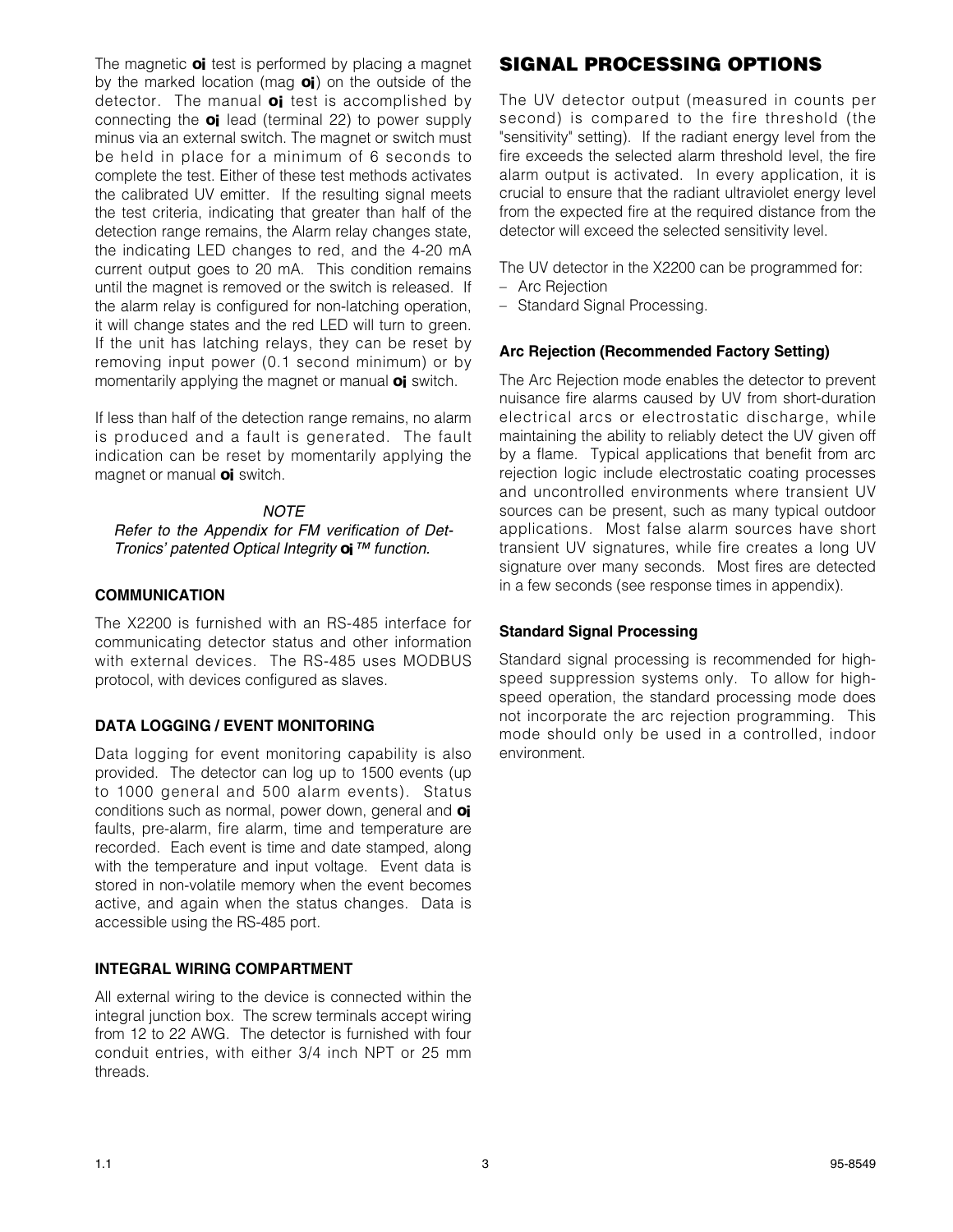### **GENERAL APPLICATION INFORMATION**

#### **RESPONSE CHARACTERISTICS**

Response is dependent on distance, type of fuel, temperature of the fuel, and time required for the fire to come to equilibrium. As with all fire tests, results must be interpreted according to an individual application.

See Appendix for fire test results.

#### **WELDING**

Electric arc welding is a source of intense ultraviolet radiation. UV radiation from arc welding readily scatters and can deflect across significant distances, even when direct obstructions exist. Any open door or window can allow nuisance UV radiation from arc welding to enter an enclosed area.

It is recommended that the system be bypassed during welding operations in situations where the possibility of a false alarm cannot be tolerated. Gas welding mandates system bypass, since the gas torch is an actual fire.

#### **ARTIFICIAL LIGHTING**

The X2200 should not be located within 3 feet of artificial lights. Excess heating of the detector could occur due to heat radiating from the lights.

#### **EMI/RFI INTERFERENCE**

The X2200 is resistant to interference by EMI and RFI, and is EMC Directive compliant and CE Marked. It will not respond to a 5 watt walkie-talkie at distances greater than 1 foot.

### **FALSE ALARM SOURCES**

The UV sensor is solar blind to the ultraviolet component of solar radiation. However, it will respond to sources of UV besides fire, such as electric arc welding, lightning, high voltage corona, x-rays and gamma radiation.

#### **FACTORS INHIBITING DETECTOR RESPONSE**

#### **Windows**

Glass and Plexiglas windows significantly attenuate UV radiation and must not be located between the detector and a potential flame source. If the window cannot be eliminated or the detector location changed, contact Detector Electronics for recommendations regarding window materials that will not attenuate UV radiation.

#### **Obstructions**

Radiation must be able to reach the detector in order for it to respond. Care must be taken to keep physical obstructions out of the line of view of the detector. In addition, UV absorbing gases or vapors must not be allowed to accumulate between the detector and the protected hazard. See Table 3 for a list of these substances.

#### **Smoke**

Smoke will absorb UV radiation. If accumulations of dense smoke can be expected to precede the presence of a flame, then detectors that are used in enclosed areas should be mounted on the wall approximately 3 feet (1 meter) from the ceiling where the accumulation of smoke is reduced.

#### **Detector Viewing Windows**

It is important to keep the detector viewing windows as free of contaminants as possible in order to maintain maximum sensitivity. Commonly encountered substances that can significantly attenuate UV radiation include, but are certainly not limited to, the following:

**Silicones** Oils and greases Dust and dirt buildup Paint overspray.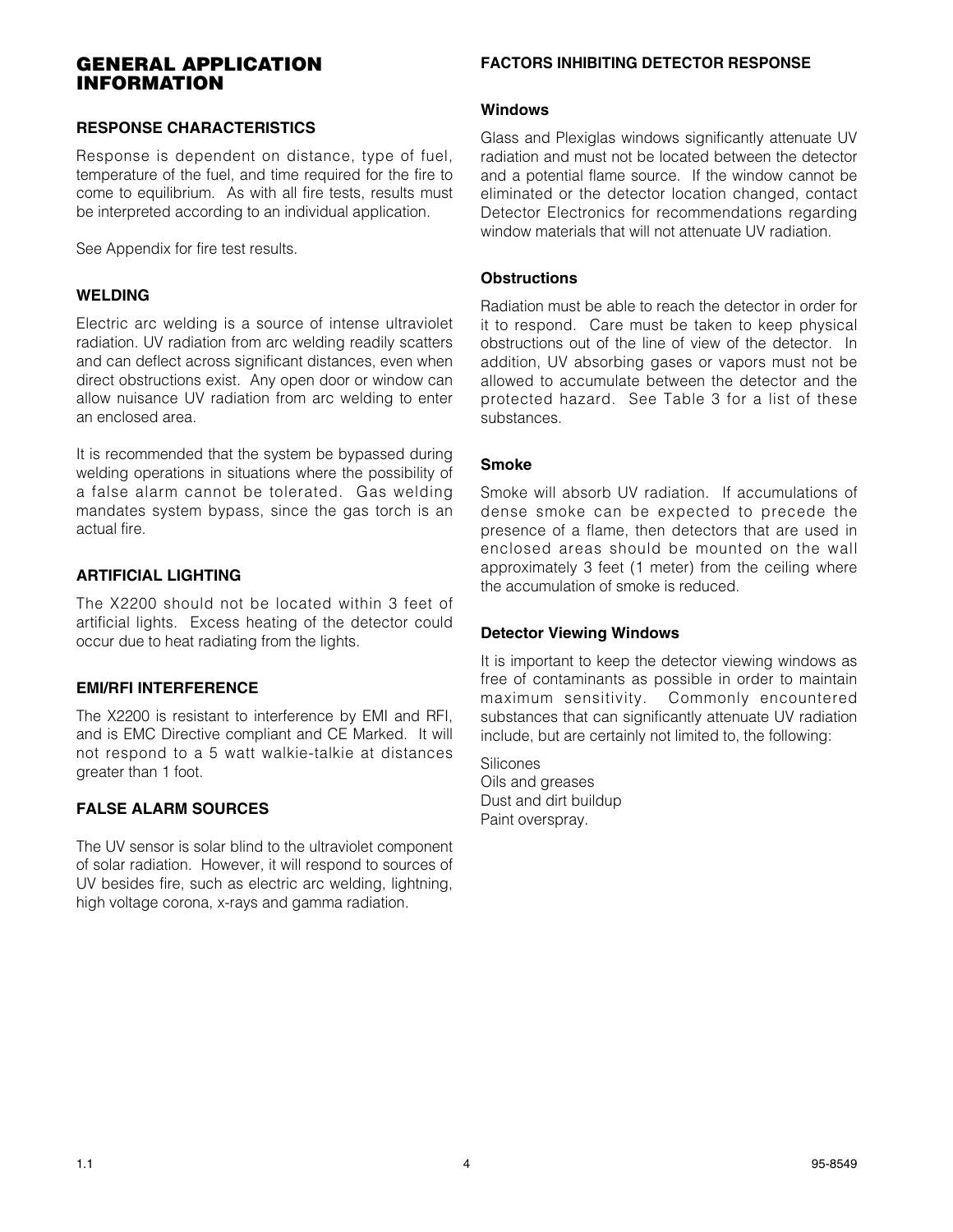#### Table 3 **UV Absorbing Gases and Vapors**

The following is a partial list of compounds that exhibit significant UV absorption characteristics. These are also usually hazardous vapors. While generally of little consequence in small amounts, these gases can restrict UV detection if they are in the atmosphere in heavy concentrations. It should also be determined whether or not large amounts of these gases may be released as a result of a fire-causing occurrence.

If UV-absorbing gases may be a factor in a given application, precautionary measures should be taken. Detectors can be placed closer to the potential hazard area, and/or the sensitivity of the detection system can be increased. Contact the factory for further details.

Substances such as methane, propane, butane, hexane, camphor and octane are not UV absorbing.

# **IMPORTANT SAFETY NOTES**

#### *WARNING*

*Do not open the detector assembly in a hazardous area when power is applied. The detector contains limited serviceable components and should never be opened. Doing so could disturb critical optical alignment and calibration parameters, possibly causing serious damage. This type of damage could be undetected and could result in failure to see a fire and/or false alarm.*

#### *CAUTION*

*The wiring procedures in this manual are intended to ensure proper functioning of the device under normal conditions. However, because of the many variations in wiring codes and regulations, total compliance to these ordinances cannot be guaranteed. Be certain that all wiring complies with the NEC as well as all local ordinances. If in doubt, consult the authority having jurisdiction before wiring the system. Installation must be done by a properly trained person.*

#### *CAUTION*

*To prevent unwanted actuation or alarm, extinguishing devices must be disconnected prior to performing detection system tests or maintenance.*

#### *ATTENTION*

*Remove the protective cap from the front of the detector before activating the system.*

#### *ATTENTION*

*Observe precautions for handling electrostatic sensitive devices.*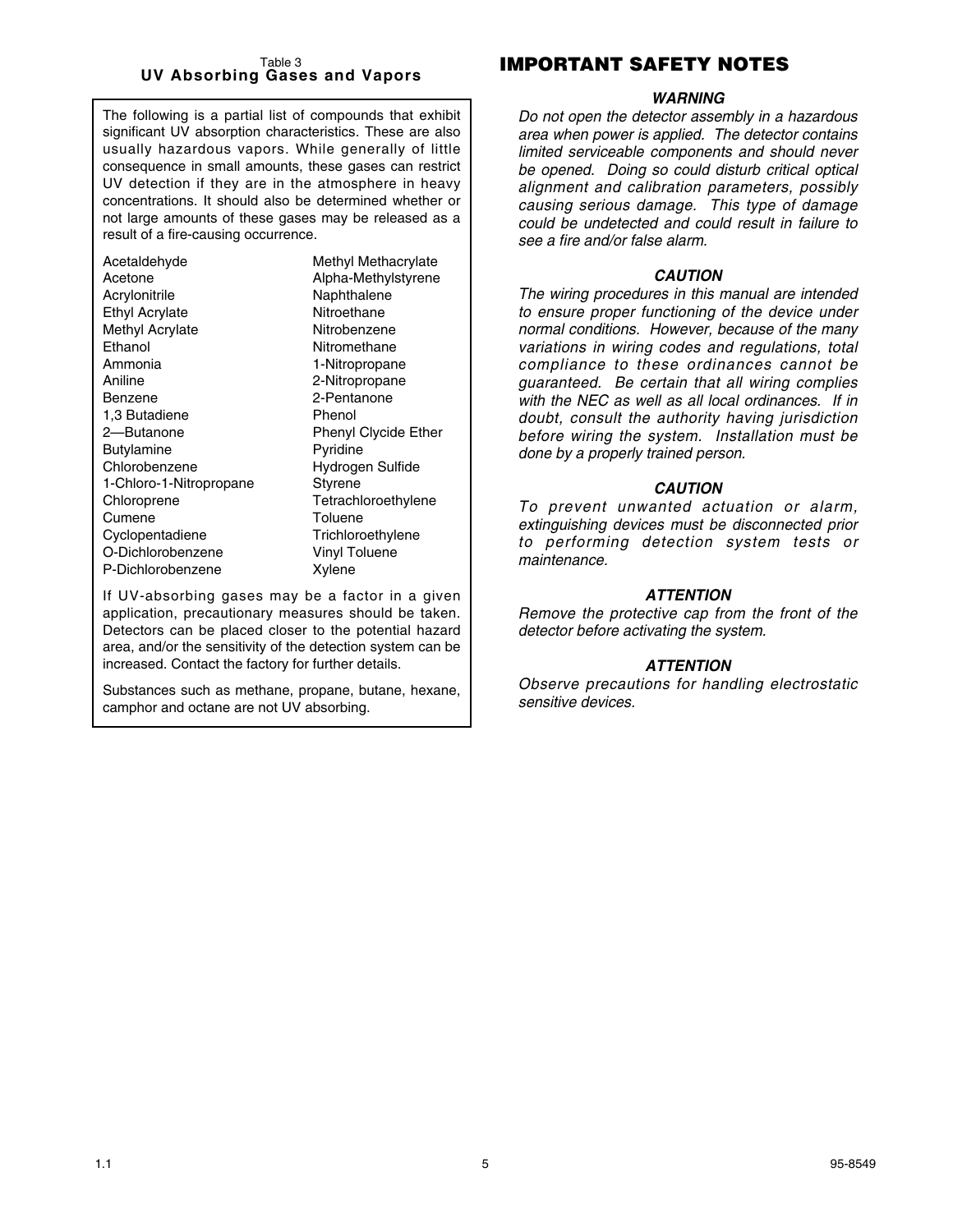# **INSTALLATION**

#### *NOTE*

*The recommended lubricant for threads and Orings is a silicone free grease (part number 005003-001) available from Detector Electronics. Under no circumstances should a lubricant containing silicone be used.*

#### **DETECTOR POSITIONING**

Detectors should be positioned to provide the best unobstructed view of the area to be protected. The following factors should also be taken into consideration:

- Identify all high risk fire ignition sources.
- Be sure that enough detectors are used to adequately cover the hazardous area.
- Locate and position the detector so that the fire hazard(s) are within both the field of view and detection range of the device. Refer to Appendix for specific information.
- Be sure that the unit is easily accessible for cleaning and other periodic servicing.
- The detector should be aimed downward at least 10 to 20 degrees to allow lens openings to drain. See Figure 1. **The detector should be positioned so that its field of view does not cover areas outside the hazardous area.** This will minimize the possibility of false alarms caused by activities outside the area requiring protection.
- For best performance, the detector should be mounted on a rigid surface in a low vibration area.
- Dense fog, rain as well as certain gases and vapors (see Table 3) can absorb UV radiation and reduce the sensitivity of the detector.
- Verify that all detectors in the system are properly aimed at the area to be protected. (The Det-Tronics Q1201C Laser Aimer is recommended for this purpose.)
- If possible, fire tests should be conducted to verify correct detector positioning and coverage.



**NOTE: DETECTOR MUST ALWAYS BE AIMED DOWNWARD AT LEAST 10 TO 20 DEGREES.**



#### **DETECTOR ORIENTATION**

Refer to Figure 2 and ensure that the **oi** plate will be oriented as shown when the X2200 is mounted and sighted. This will ensure proper operation of the **oi** system and will also minimize the accumulation of moisture and contaminants between the **oi** plate and the viewing windows.

#### *IMPORTANT*

*The oi plate must be securely tightened to ensure proper operation of the oi system (40 oz./inches recommended).*



Figure 2—Front View of the X2200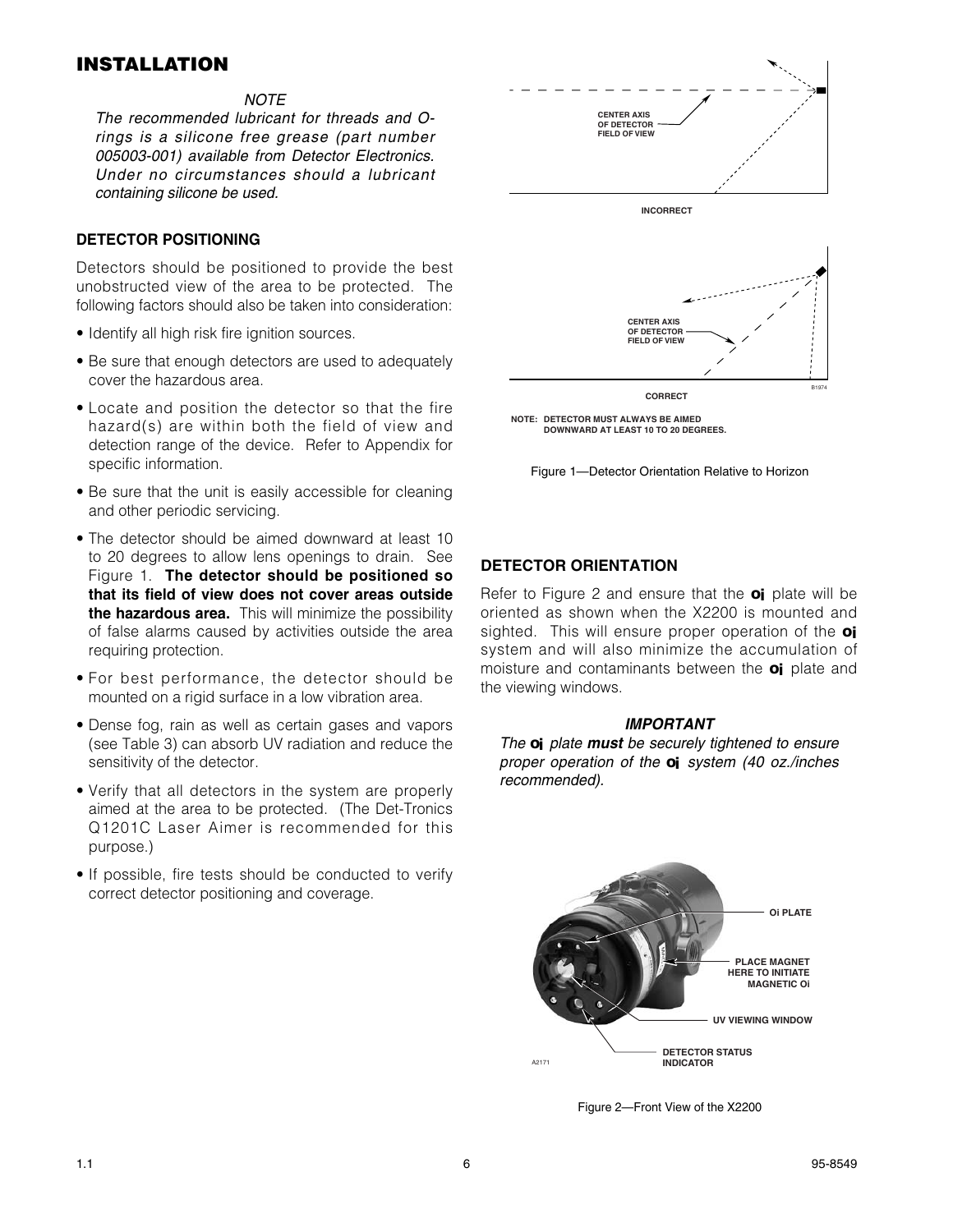#### **WIRE SIZE AND TYPE**

The system should be wired using a 12 to 22 gauge (2.5 to 0.3 mm<sup>2</sup>) cable. The wire size selected should be based on the number of detectors connected, the supply voltage and the cable length. A minimum input voltage of 18 vdc must be present at the X2200.

The use of shielded cable is required to protect against interference caused by EMI and RFI. When using cables with shields, terminate the shields as shown in Figures 7 through 12. Consult the factory if not using shielded cable.

In applications where the wiring cable is installed in conduit, the conduit should not be used for wiring to other electrical equipment.

#### *CAUTION*

*Installation of the detector and wiring should be performed only by qualified personnel.*

#### **PROTECTION AGAINST MOISTURE DAMAGE**

It is important to take proper precautions during installation to ensure that moisture will not come in contact with the electrical connections of the system. The integrity of the system regarding moisture protection must be maintained for proper operation and is the responsibility of the installer.

If conduit is used, drains must be installed at water collection points to automatically drain accumulated moisture. Conduit breathers should be installed at upper locations to provide ventilation and allow water vapor to escape. At least one breather should be used with each drain.

Conduit raceways should be inclined so that water will flow to low points for drainage and will not collect inside enclosures or on conduit seals. If this is not possible, install conduit drains above the seals to prevent the collection of water or install a drain loop below the detector with a conduit drain at the lowest point of the loop.

Conduit seals may be required for compliance with explosion-proof installation requirements. Units with M25 thread must use an IP66 washer or an O-ring sealed adapter/gland to prevent water ingress.

#### **WIRING PROCEDURE**

Follow the instructions below to install the X2200.

1. Install the swivel mounting bracket assembly on the wall or instrument mount. The installation surface should be free of vibration and suitable to receive 1/4 inch (M6) screws with a length of at least 1 inch (25 mm). Refer to Figure 3 for dimensions.



Figure 3—Q9033B Mounting Bracket Dimensions in Inches (cm) (Refer to Figure 1 for Correct Detector Orientation)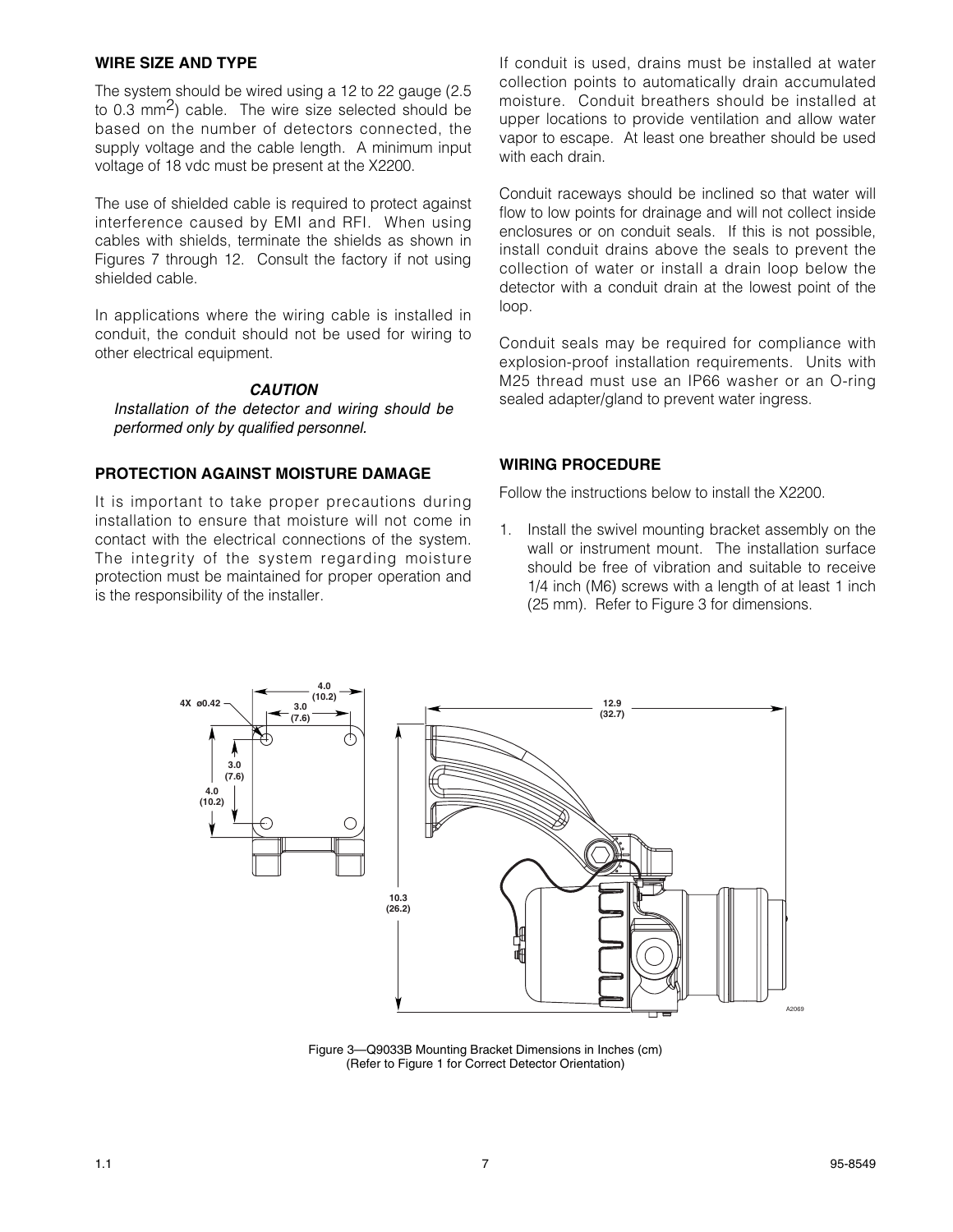- 2. Make field connections following local ordinances and guidelines in this manual. Refer to Figures 4 through 12.
- 3. Check all field wiring to be sure that the proper connections have been made.

#### *IMPORTANT*

*Do not test any wiring connected to the detector with a meg-ohmmeter. Disconnect wiring at the detector before checking system wiring for continuity.*

4. Make the final sighting adjustments and ensure that the mounting bracket hardware is tight.

| 9              | $4-20$ mA $+$    | 19 | <b>SPARE</b><br>$4-20$ mA $-$ | 29    |
|----------------|------------------|----|-------------------------------|-------|
| 8              | $4-20$ mA + REF  | 18 | 4-20 mA - REF SPARE           | 28    |
| $\overline{7}$ | <b>COM FIRE</b>  | 17 | COM AUX                       | 27    |
| 6              | N.O. FIRE        | 16 | N.O. AUX                      | 26    |
| 5              | N.C. FIRE        | 15 | N.C. AUX                      | 25    |
| 4              | <b>COM FAULT</b> | 14 | <b>RS-485 A</b>               | 24    |
| 3              | N.O. FAULT       | 13 | <b>RS-485 B</b>               | 23    |
| $\overline{2}$ | 24 VDC +         | 12 | <b>MAN Oi</b>                 | 22    |
| 1              | 24 VDC -         | 11 | 24 VDC -                      | 21    |
|                |                  |    |                               | A2061 |

Figure 5—Wiring Terminal Identification

### **EOL RESISTORS**

To ensure that the insulating material of the wiring terminal block will not be affected by the heat generated by EOL resistors, observe the following guidelines when installing the resistors.

- 1. Required EOL resistor power rating must be 5 watts minimum.
- 2. Resistor leads should be cut to a length of approximately 1 1/2 inches (40 mm).
- 3. Bend the leads and install the EOL resistor as shown in Figure 6.
- 4. Maintain a 3/8 inch (10 mm) minimum gap between the resistor body and the terminal block or any other neighboring parts.



Figure 6—EOL Resistor Installation



Figure 4—X2200 Terminal Block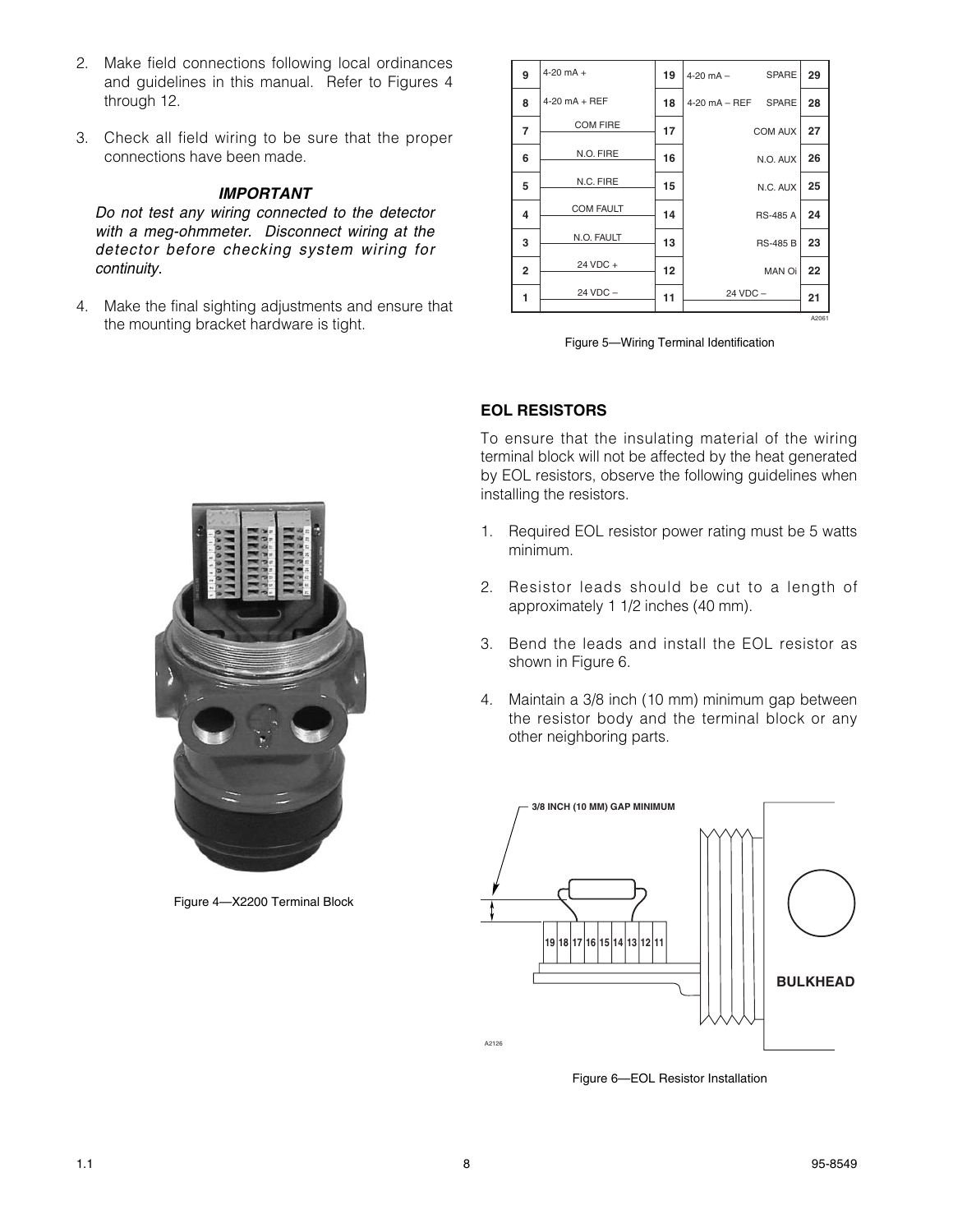

- **1 IN NORMAL OPERATION WITH NO FAULTS OCCURRING, THE FAULT RELAY COIL IS ENERGIZED AND THE CONTACTS ARE CLOSED.**
- **2 ALARM RELAY IS NORMALLY DE-ENERGIZED WITH NO ALARM CONDITION PRESENT.**
- 3 INDIVIDUAL MANUAL 0; TEST SWITCHES CAN BE INSTALLED REMOTELY OR A DETECTOR SELECTOR AND<br>ACTIVATION SWITCH CAN BE INSTALLED AT THE FIRE PANEL. TEST SWITCHES ARE NOT SUPPLIED.<br>(TEST SWITCHES ARE NOT NEEDED IF MAGNETIC 0;
- **4 REFER TO SPECIFICATIONS SECTION FOR EOL RESISTOR VALUES. REFER TO EOL RESISTORS SECTION FOR INSTALLATION DETAILS.**

Figure 7—EEx d Wiring Option



- **1 IN NORMAL OPERATION WITH NO FAULTS OCCURRING, THE FAULT RELAY COIL IS ENERGIZED AND THE CONTACTS ARE CLOSED.**
- **2 ALARM RELAY IS NORMALLY DE-ENERGIZED WITH NO ALARM CONDITION PRESENT.**
- 3 INDIVIDUAL MANUAL 0; TEST SWITCHES CAN BE INSTALLED REMOTELY OR A DETECTOR SELECTOR AND<br>ACTIVATION SWITCH CAN BE INSTALLED AT THE FIRE PANEL. TEST SWITCHES ARE NOT SUPPLIED.<br>TEST SWITCHES ARE NOT NEEDED IF MAGNETIC 0;
- **4 EOL RESISTOR SUPPLIED BY PANEL.**

Figure 8—EEx e Wiring Option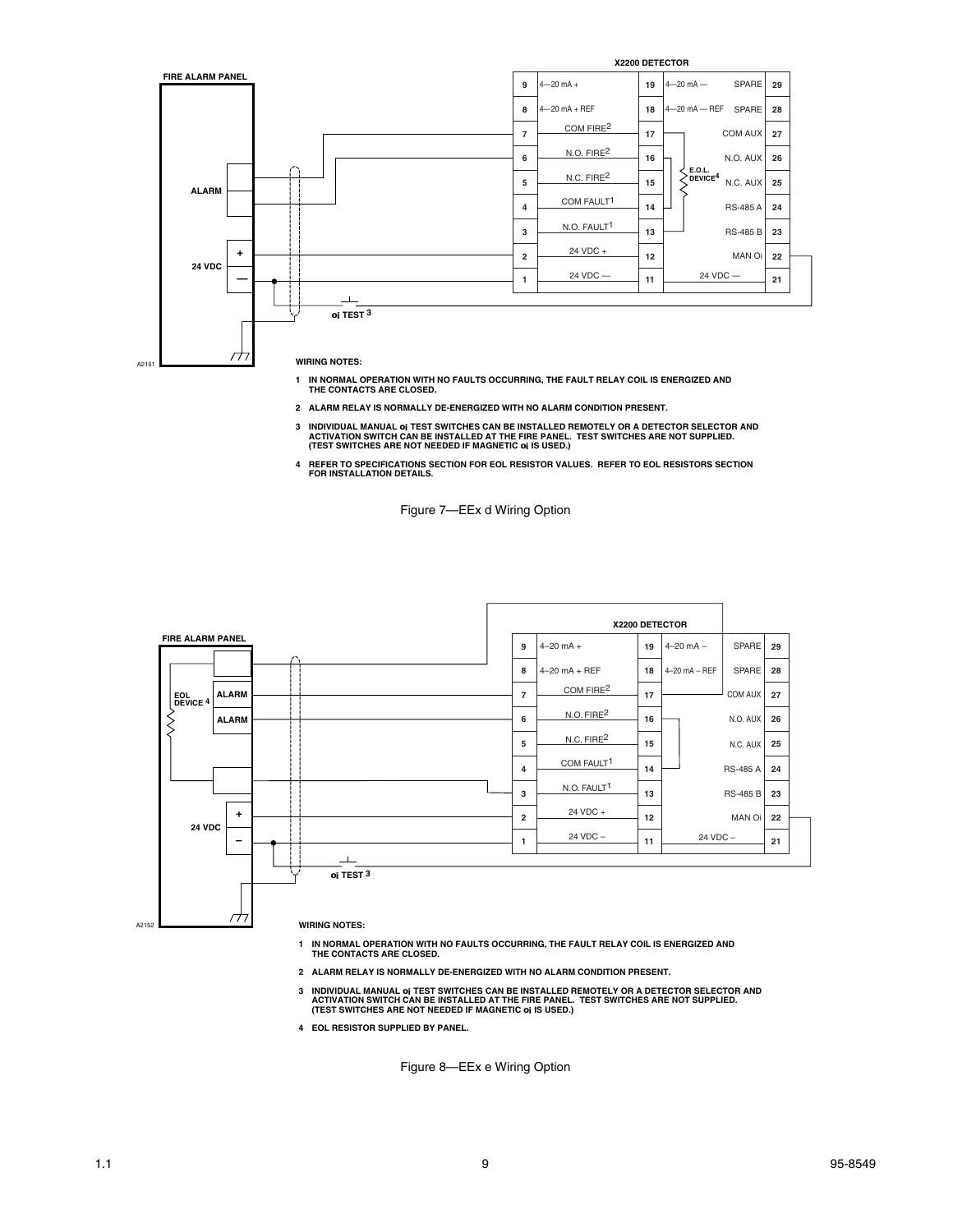

Figure 9—X2200 Detector Wired for Non-Isolated 4 to 20 ma Current Output (Sourcing)



Figure 11—X2200 Detector Wired for Isolated 4 to 20 ma Current Output (Sourcing)



Figure 10—X2200 Detector Wired for Non-Isolated 4 to 20 ma Current Output (Sinking)



Figure 12—X2200 Detector Wired for Isolated 4 to 20 ma Current Output (Sinking)



# **STARTUP PROCEDURE**

When installation of the equipment is complete, perform the "Fire Alarm Test" below.

#### **FIRE ALARM TEST**

- 1. Disable any extinguishing equipment that is connected to the system.
- 2. Apply input power to the system.
- 3. Initiate an **oi** test. (See "Magnetic **oi** / Manual **oi**" under Optical Integrity in the Description section of this manual.
- 4. Repeat this test for all detectors in the system. If a unit fails the test, refer to the "Troubleshooting" section.
- 5. Verify that all detectors in the system are properly aimed at the area to be protected. (The Det-Tronics Q1201C Laser Aimer is recommended for this purpose.)
- 6. Enable extinguishing equipment when the test is complete.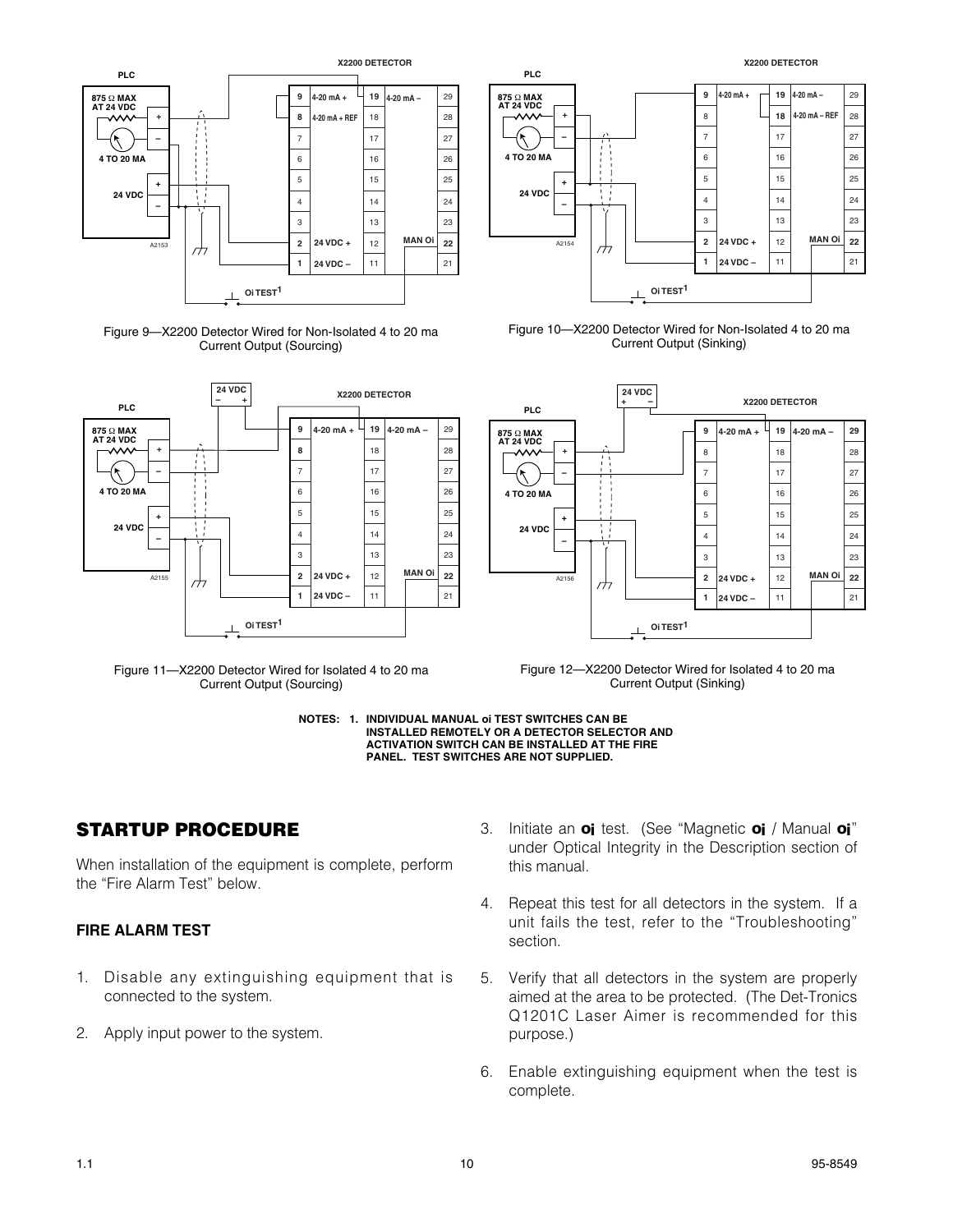# **TROUBLESHOOTING**

# **MAINTENANCE**

#### *WARNING*

*The "front" half of the detector contains no user serviceable components and should not be opened. In the event of a malfunction, the entire sensor module must be returned to the factory for repair.*

- 1. Disable any extinguishing equipment that is connected to the unit.
- 2. Inspect the viewing windows for contamination and clean as necessary. (Refer to the "Maintenance" section for complete information regarding cleaning of the detector viewing windows.)
- 3. Check input power to the unit.
- 4. Check system and detector logs and/or current output. See Table 4.
- 5. Turn off the input power to the detector and check all wiring for continuity. **Important:** Disconnect wiring at the detector before checking system wiring for continuity.
- 6. If all wiring checks out and cleaning of the **oi** plate/window did not correct the fault condition, check for high levels of background UV radiation by covering the detector with the factory supplied cover or aluminum foil. If the fault condition clears, extreme background UV radiation is present. Readjust the view of the detector away from the UV source or relocate the detector.

If none of these actions corrects the problem, return the detector to the factory for repair.

#### *NOTE*

*It is highly recommended that a complete spare be kept on hand for field replacement to ensure continuous protection.*

#### **PERIODIC CHECKOUT PROCEDURE**

A checkout of the system using the manual or magnetic **oi** feature should be performed on a regularly scheduled basis to ensure that the system is operating properly.

#### *IMPORTANT*

*Periodic flamepath inspections are not recommended, since the product is not intended to be serviced and provides proper ingress protection to eliminate potential deterioration of the flamepaths.*

To maintain maximum sensitivity, the viewing windows of the X2200 must be kept relatively clean. Refer to the procedure below for cleaning instructions.

#### **CLEANING PROCEDURE**

#### *CAUTION*

*Disable any extinguishing equipment that is connected to the unit to prevent unwanted actuation.*

To clean the windows and **oi** plate, use Det-Tronics window cleaner (part number 001680-001) and a soft cloth, cotton swab or tissue and refer to the following procedure.

Table 4—Troubleshooting Guide

| <b>Current Level</b> | <b>Status</b>           | <b>Action</b>                                               |
|----------------------|-------------------------|-------------------------------------------------------------|
| 0 <sub>m</sub> A     | <b>Open Circuit</b>     | Cycle power.                                                |
| 1 mA                 | <b>General Fault</b>    | Check system wiring.                                        |
| 2 mA                 | Oi Fault                | Clean windows.                                              |
| 4 mA                 | <b>Normal Operation</b> |                                                             |
| 16 mA                | Hi Background UV        | Remove UV source<br>or aim detector away<br>from UV source. |
| 20 mA                | Fire Alarm              |                                                             |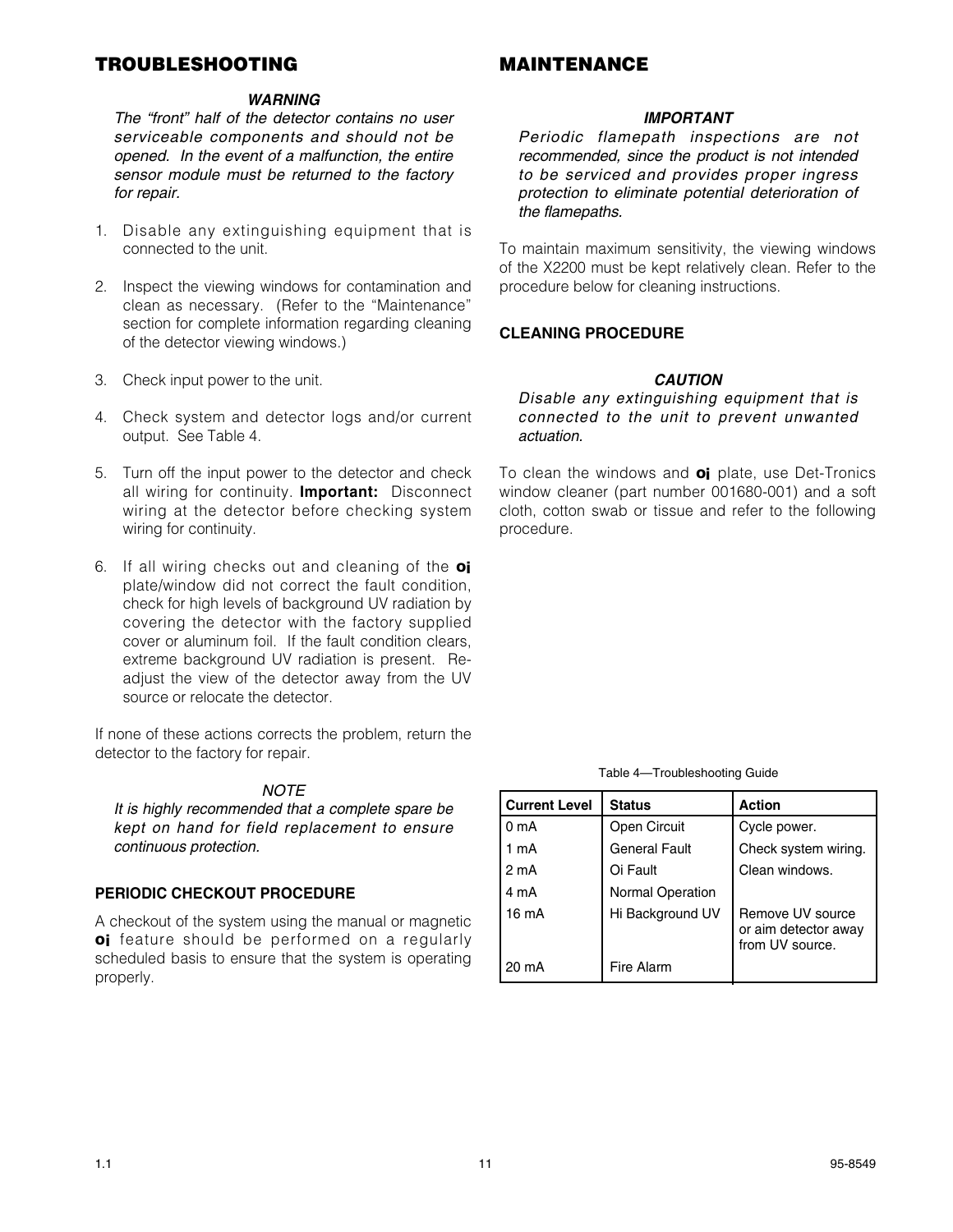#### *NOTE*

*Remove input power when cleaning the detector windows. The rubbing motion on the surface of the windows during cleaning can create static electricity that could result in unwanted output activation.* 

- 2. To clean the optical surfaces, remove the **oi** plate following the procedure described below.
- 3. Thoroughly clean the viewing window and reflective surfaces of the **oi** plate using a clean cloth, cotton swab or tissue, and Det-Tronics window cleaning solution. If a stronger solution is needed, isopropyl alcohol may be used.
- 4. Re-install the **oi** plate following the procedure described below.

#### **oi PLATE REMOVAL**

- 1. Loosen the two captive screws, then grasp the **oi** plate by the visor and remove it from the detector. See Figure 13.
- 2. Thoroughly clean the **oi** plate reflective surfaces, holding it by its edges to avoid leaving fingerprints on the inside reflective surface.
- 3. Re-install the **oi** plate. Ensure that the plate is flat on the detector surface. Tighten the **oi** plate screws securely (40 oz/inches).

#### *NOTE*

*If the oi plate is removed, be sure to install the original oi plate. oi plates are not interchangeable and should not be mixed with oi plates from other detectors. If corrosive contaminants in the atmosphere cause the oi plate surface to deteriorate to the extent that it is no longer possible to restore it to its original condition, it must be replaced. Consult factory for oi plate replacement procedure.*

#### **CLOCK BATTERY**

The real time clock has a backup battery that will operate the clock with no external power for nominally 10 years. It is recommended that the battery be replaced every 7 years.

# **FEATURES**

- Responds to a fire in the presence of modulated blackbody radiation (i.e. heaters, ovens, turbines) without false alarm.
- High speed capability.
- Built-in data logging / event monitoring, up to 1500 events (up to 1000 general, 500 alarms).
- Automatic, manual or magnetic optical integrity (**oi**) testing.
- Easily replaceable **oi** plate.
- Fire, fault and auxiliary relays standard.
- 4 to 20 mA isolated output (optional).
- Tricolor LED indicates normal operation, fire and fault conditions.
- Operates under adverse weather conditions.
- Mounting swivel allows easy sighting.
- Integral wiring compartment for ease of installation.
- Explosion-proof/flame-proof detector housing. Meets FM, CSA, CENELEC (ATEX Directive Compliant) and CE certification requirements.
- Class A wiring per NFPA-72.
- Meets NFPA-33 response requirement for under 0.5 second (available when model selected).
- 3 year warranty.
- Advanced signal processing (ARC).
- RFI and EMC Directive Compliant.



B2135

Figure 13—Oi Plate Removal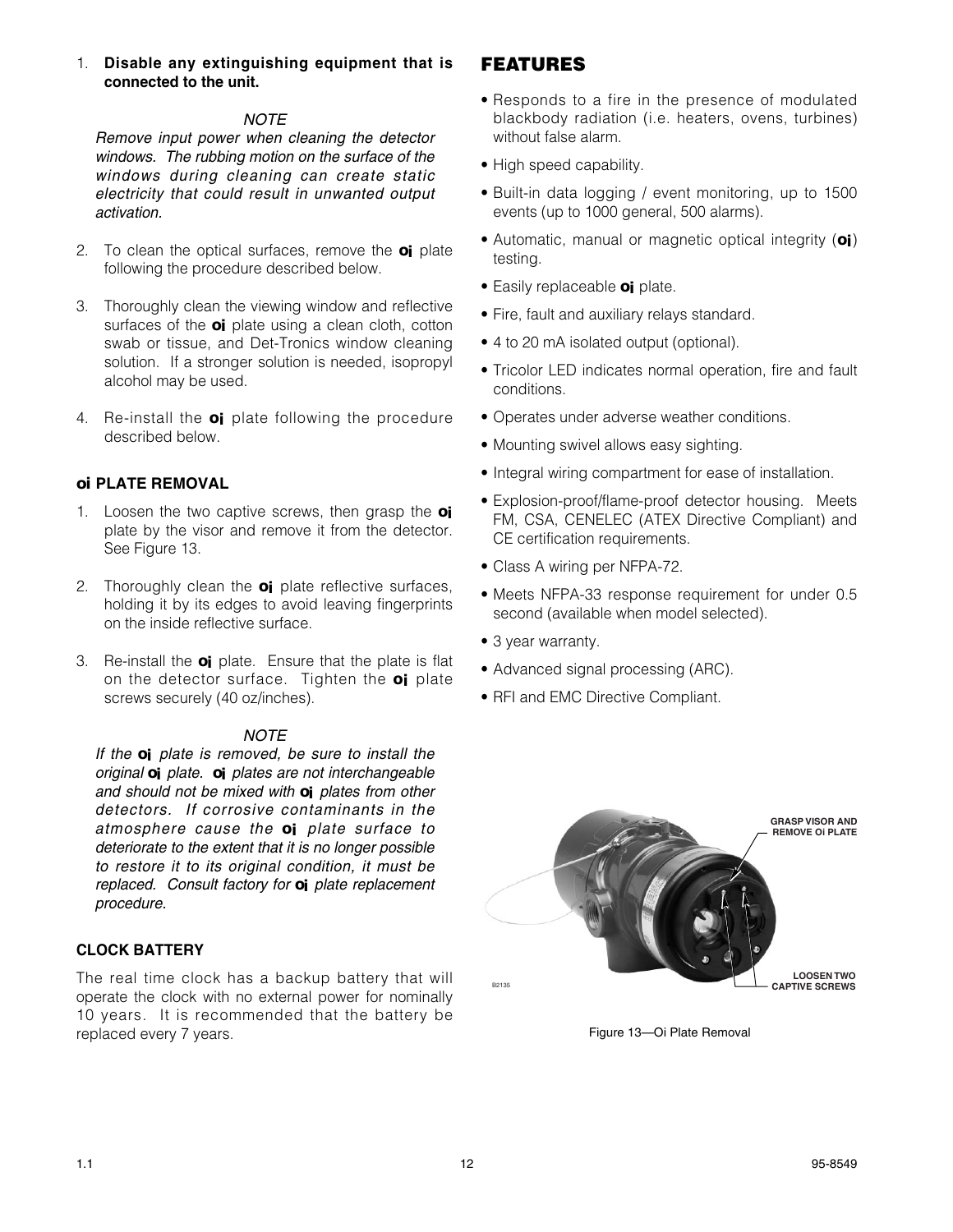# **SPECIFICATIONS**

# **100% REPRESENTS THE MAXIMUM DETECTION DISTANCE FOR A GIVEN FIRE. THE SENSITIVITY INCREASES AS THE ANGLE OF INCIDENCE DECREASES.**

#### OPERATING VOLTAGE—

24 volts dc nominal (18 vdc minimum, 30 vdc maximum).

#### POWER CONSUMPTION—

2.5 watts at 24 vdc nominal;

4.5 watts at 24 vdc in alarm.

- 2.8 watts at 30 vdc nominal;
- 5.1 watts at 30 vdc in alarm.

Total power: 7.6 watts at 30 vdc with EOL resistor installed. EOL resistor must be ceramic, wirewound type, rated 5 watts minimum, with actual power dissipation not to exceed 2.5 watts.

#### POWER UP TIME—

Fault indication clears after 0.5 second; device is ready to indicate an alarm condition after 30 seconds.

#### OUTPUT RELAYS—

Fire Alarm relay, Form C, 5 amperes at 30 vdc:

The Fire Alarm relay has redundant terminals and normally open / normally closed contacts, normally de-energized operation, and latching or nonlatching operation.

#### Fault relay, Form A, 5 amperes at 30 vdc:

The Fault relay has redundant terminals and normally open contacts, normally energized operation, and latching or non-latching operation.

#### Auxiliary relay, Form C, 5 amperes at 30 vdc:

The auxiliary relay has normally open / normally closed contacts, normally energized or deenergized operation, and latching or non-latching operation.

#### CURRENT OUTPUT (Optional)—

4 to 20 milliampere dc current, with a maximum loop resistance of 500 ohms from 18 to 19.9 volts dc and 600 ohms from 20 to 30 volts dc.

#### TEMPERATURE RANGE—

Operating:  $-40^{\circ}$ F to  $+167^{\circ}$ F ( $-40^{\circ}$ C to  $+75^{\circ}$ C). Storage:  $-67^{\circ}F$  to  $+185^{\circ}F$  (-55°C to  $+85^{\circ}C$ ). Hazardous location ratings from –55°C to +75°C available on flameproof model.



Figure 14—Detector Cone of Vision

#### HUMIDITY RANGE—

0 to 95% relative humidity, can withstand 100% condensing humidity.

#### CONE OF VISION—

The detector has a 90° cone of vision (horizontal) with the highest sensitivity lying along the central axis. See Figure 14.

#### RESPONSE TIME—

Less than 5 seconds. (See Appendix for details.)

#### ENCLOSURE MATERIAL—

Copper-free aluminum (red-painted) or 316 stainless steel.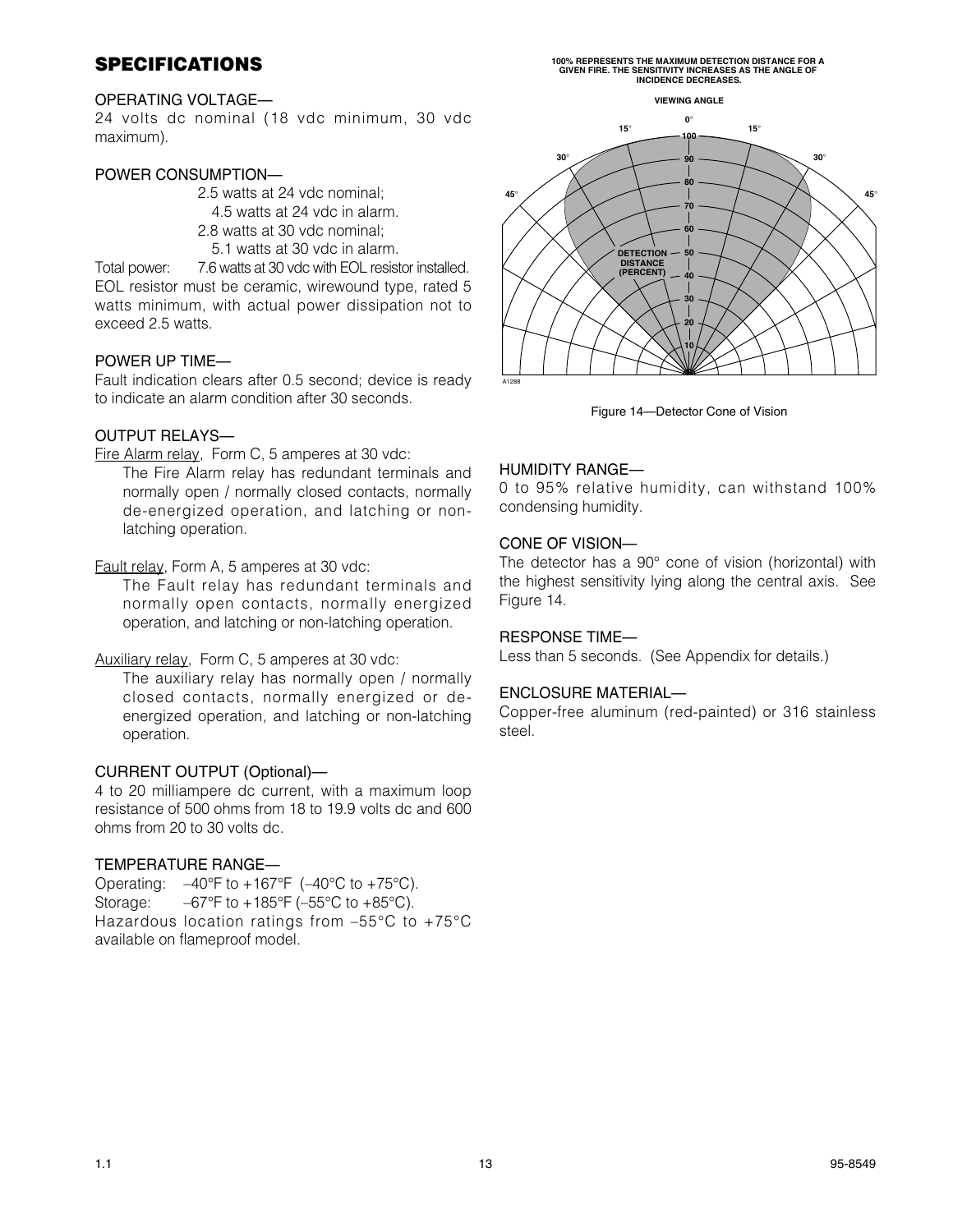

Figure 15—Dimensions in Inches (cm)

#### DIMENSIONS—

See Figure 15.

#### WIRING—

12 AWG (2.5 mm<sup>2</sup>) to 22 AWG (0.3 mm<sup>2</sup>) shielded cable is recommended.

**Important:** 18 vdc minimum must be available at the detector. For ambient temperatures below –10°C and above +60°C use field wiring suitable for both minimum and maximum ambient temperature.

#### THREAD SIZE—

Conduit connection: 3/4 inch NPT or M25.

#### SHIPPING WEIGHT (Approximate)—

Aluminum: 6 pounds (2.7 kilograms). Stainless Steel: 10 pounds (4.5 kilograms).

# WARRANTY PERIOD—

**3 years.**

### CERTIFICATION—



Class I, Div. 1, Groups B, C and D; Class II, Div. 1, Groups E, F, and G; Class I, Div. 2, Groups A, B, C and D (T3); Class II, Div. 2, Groups F and G (T3); Class III. Enclosure NEMA/Type 4X.

Increased Safety Model  $0539 \langle \overline{\epsilon_x} \rangle$  || 2 GD

EEx de IIC T5-T6 T86°C DEMKO 02 ATEX 132195 T6 (T<sub>amb</sub> =  $-55^{\circ}$ C to +60 $^{\circ}$ C). T5 (T<sub>amb</sub> =  $-55^{\circ}$ C to +75°C). IP66. Flameproof Model

 $0539 \langle \overline{\epsilon_x} \rangle$  || 2 GD EEx d IIC T5–T6 T86°C DEMKO 02 ATEX 132195 T6 (T<sub>amb</sub> =  $-55^{\circ}$ C to +60 $^{\circ}$ C). T5 (T<sub>amb</sub> =  $-55^{\circ}$ C to +75 $^{\circ}$ C). IP66.

#### *NOTE*

*Operational performance verified from –40°C to +75°C.*

#### *NOTE*

*Refer to "EOL Resistors" section for installation details. All cable entry devices and blanking elements shall be certified to "E-generation" or "ATEX" standards, in type of explosion protection increased safety "e" or flameproof enclosure "d" (as applicable), suitable for the conditions of use and correctly installed. They shall maintain the degree of ingress protection IP66 for the apparatus. Unused aperatures shall be closed with suitable blanking elements.*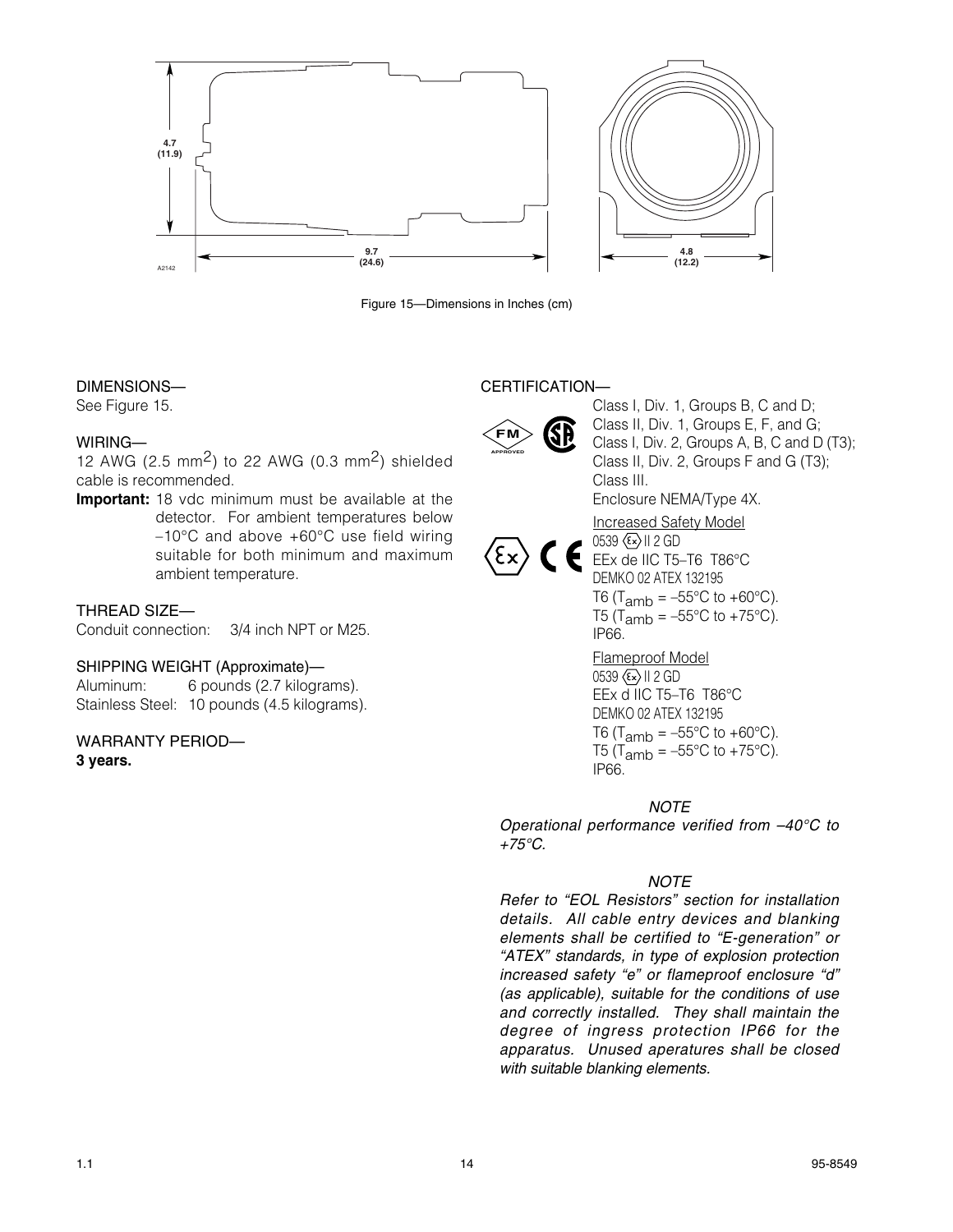# **REPLACEMENT PARTS**

The detector is not designed to be repaired in the field. If a problem should develop, refer to the Troubleshooting section. If it is determined that the problem is caused by an electronic defect, the device must be returned to the factory for repair.

# **DEVICE REPAIR AND RETURN**

Prior to returning devices, contact the nearest local Detector Electronics office so that a Service Order number can be assigned. A written statement describing the malfunction must accompany the returned device or component to expedite finding the cause of the failure.

Pack the unit properly. Use sufficient packing material in addition to an antistatic bag as protection from electrostatic discharge.

Return all equipment transportation prepaid to the factory in Minneapolis.

#### *NOTE*

*It is highly recommended that a complete spare be kept on hand for field replacement to ensure continuous protection.*

# **ORDERING INFORMATION**

When ordering, please specify:

X2200 UV Flame Detector

Standard relay configuration is:

- Fire Relay Non-latching, De-energized;
- Auxiliary Relay Non-latching, Energized;
- Fault Relay Non-latching, Energized.

Consult the Factory for other relay configurations.

#### Specify **Enclosure Material:**

- Copper-free aluminum (red-painted)
- 316 stainless steel.

#### **ACCESSORIES**

**Q9033B Swivel Mount Assembly** is required for mounting the detector.

**Q1116A Air Shield** for use in dirty environments.

**Q1201C Laser Aimer** is recommended for verifying detector aiming.

**Weather Shield** is recommended for outdoor environments.

#### **REPLACEMENT PARTS**

| 001680-001 | Window cleaner squeeze bottle |
|------------|-------------------------------|
|            | (package of six bottles)      |
| 005003-001 | Silicone-free grease          |

For assistance in ordering a system to fit your application, please contact:

Detector Electronics Corporation 6901 West 110th Street Minneapolis, Minnesota 55438 USA Operator: (952) 941-5665 or (800) 765-FIRE Customer Service: (952) 946-6491 Fax: (952) 829-8750 E-mail: detronics@detronics.com

or contact your local sales office, which can be found on the Det-Tronics web site:

#### **www.detronics.com**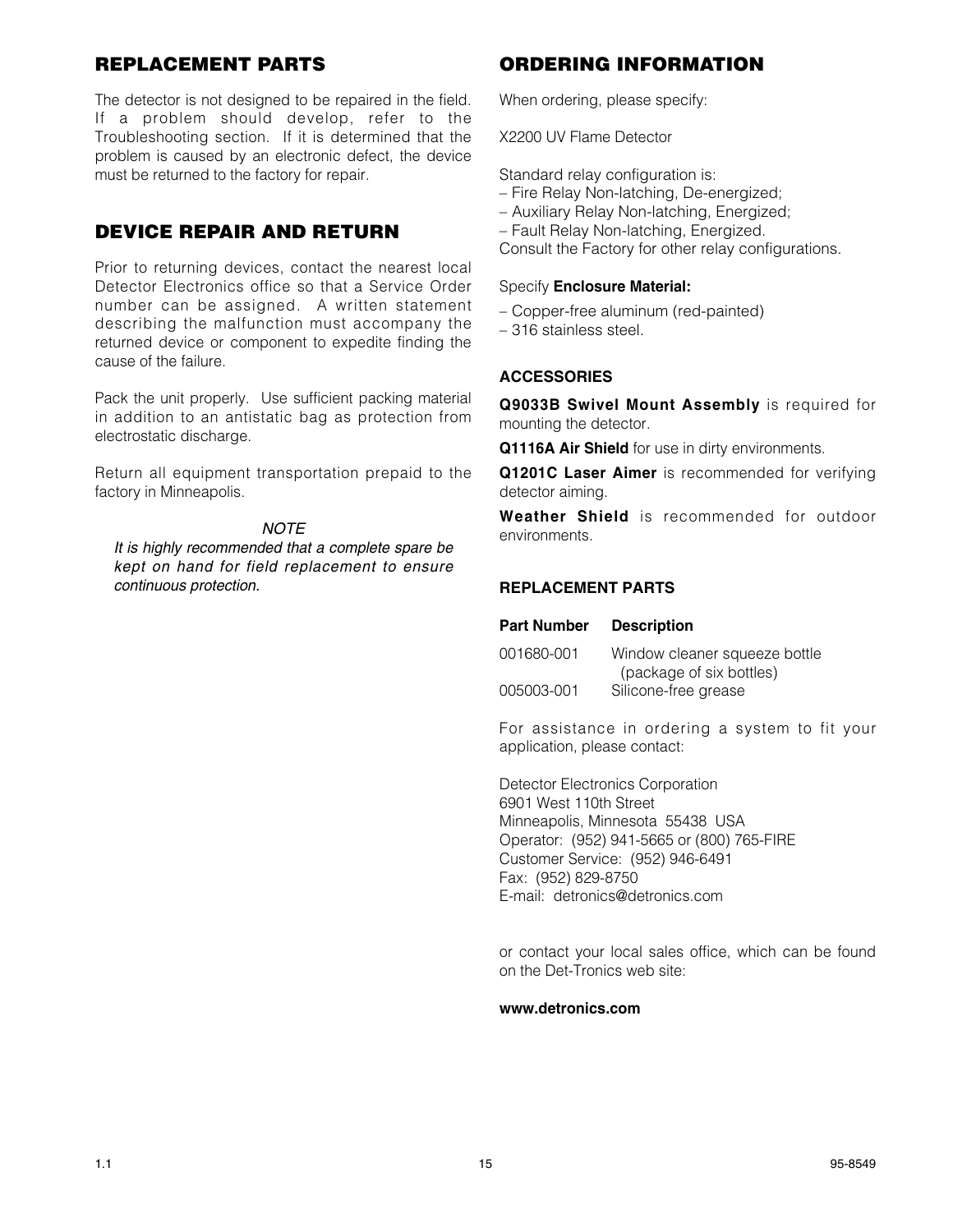# **APPENDIX**

### **Factory Mutual (FM) Approval Description and Performance Report**

THE FOLLOWING ITEMS, FUNCTIONS AND OPTIONS DESCRIBE THE FM APPROVAL:

- Explosion-proof for Class I, Div. 1, Groups B, C and D Hazardous (Classified) Locations per FM 3615.
- Dust-ignition proof for Class II/III, Div. 1, Groups E, F and G Hazardous (Classified) Locations per FM 3615.
- Explosion-proof for Class I, Div. 2, Groups A, B, C and D (T3) Hazardous (Classified) Locations per FM 3611.
- Explosion-proof for Class II, Div. 2, Groups F and G (T3) Hazardous (Classified) Locations per FM 3611.
- Enclosure rating NEMA Type 4X per NEMA 250.
- Ambient Temperature Limits:  $-40^{\circ}$ F to +167°F (-40°C to +75°C).
- Automatic Fire Alarm Signaling Performance verified per FM 3260 (2000).

The following performance criteria were verified:

#### **OPTICAL INTEGRITY TEST:**

The detector generated an optical fault in the presence of contamination on any single or combination of lens surfaces resulting in a loss of approximately half of its detection range, verifying that the detector performs a calibrated Automatic Optical Integrity (**oi**) test for the sensor. Upon removal of the contamination, the detector fault was cleared and the detector was verified to detect a fire.

The Manual / Magnetic **oi** performs the same calibrated test as the Automatic **oi**, and additionally actuates the alarm relay to verify output operation. If there is a loss of half of its detection range, an alarm signal is not generated.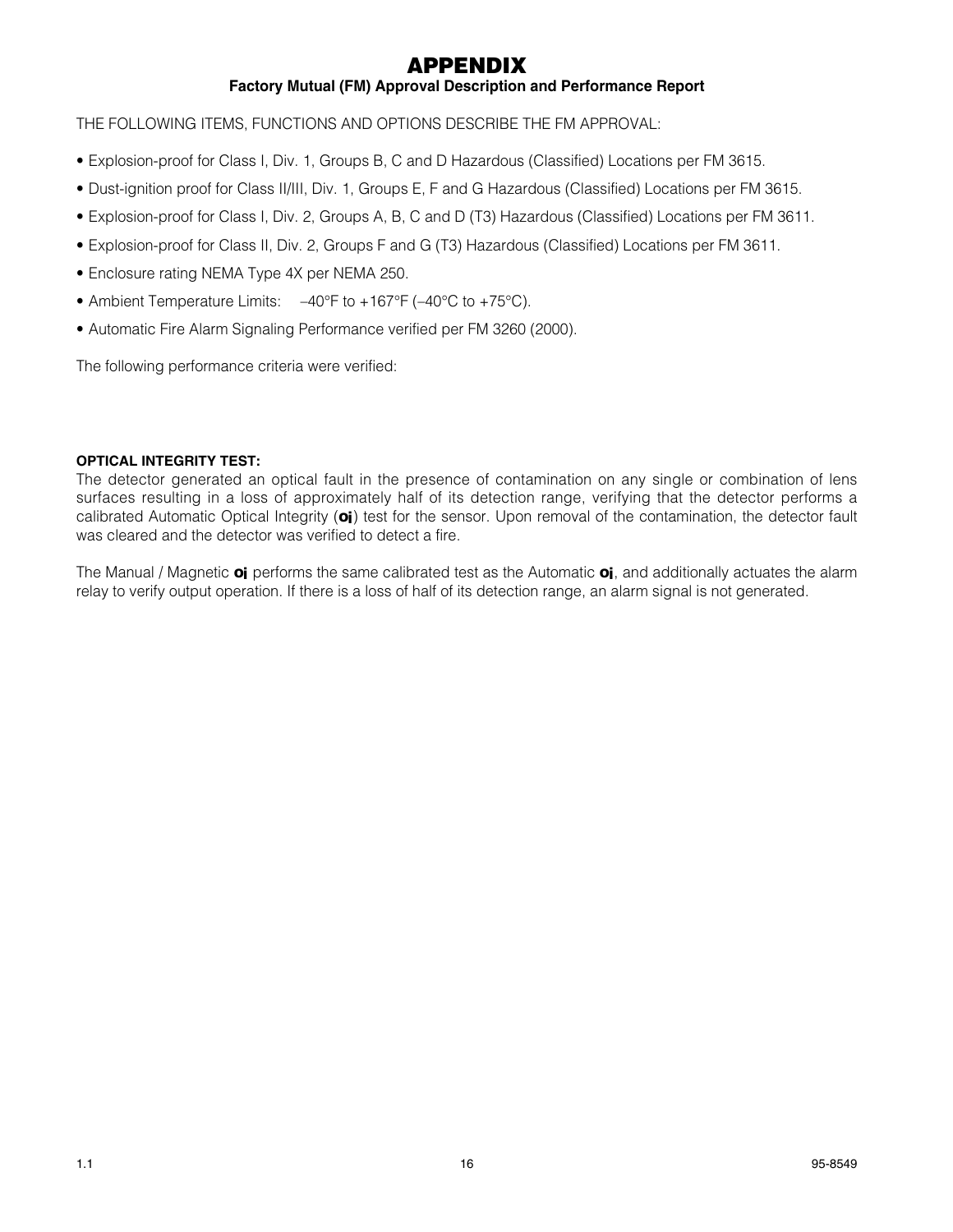#### **RESPONSE CHARACTERISTICS:**

#### **High Sensitivity**

| <b>Fuel</b> | <b>Size</b>       | <b>Distance</b><br>(feet) | <b>Typical Response Time</b><br>(seconds) | Mode     |
|-------------|-------------------|---------------------------|-------------------------------------------|----------|
| n-Heptane   | $1 \times 1$ foot | 60                        |                                           | Standard |
| n-Heptane   | $1 \times 1$ foot | 60                        |                                           | Hi Arc   |
| Methane     | 32 inch plume     | 70                        |                                           | Standard |
| Methane     | 32 inch plume     | 70                        |                                           | Hi Arc   |

## **Medium Sensitivity**

| <b>Fuel</b> | <b>Size</b>       | <b>Distance</b><br>(feet) | <b>Typical Response Time</b><br>(seconds) | Mode     |
|-------------|-------------------|---------------------------|-------------------------------------------|----------|
|             |                   |                           |                                           |          |
| n-Heptane   | $1 \times 1$ foot | 50                        |                                           | Standard |
| n-Heptane   | $1 \times 1$ foot | 50                        |                                           | Hi Arc   |
| Methane     | 32 inch plume     | 55                        |                                           | Standard |
| Methane     | 32 inch plume     | 55                        |                                           | Hi Arc   |

### **RESPONSE CHARACTERISTICS IN THE PRESENCE OF FALSE ALARM SOURCES:**

#### **Very High Sensitivity (Standard Mode)**

| <b>False Alarm Source</b>                 | <b>Distance</b><br>feet $(m)$ | <b>Fire Source</b>   | <b>Distance</b><br>(feet) | <b>Typical</b><br><b>Response Time</b><br>(seconds) |
|-------------------------------------------|-------------------------------|----------------------|---------------------------|-----------------------------------------------------|
| Sunlight, direct, modulated, reflected    |                               | 3-inch propane       |                           |                                                     |
| 6 kw heater, modulated & unmodulated      | 10(3)                         | 1 x 1 foot n-Heptane | 75                        |                                                     |
| 250 w vapor lamp, modulated & unmodulated | 3(0.9)                        | 1 x 1 foot n-Heptane | 75                        |                                                     |
| 300 w incandescent lamp,                  |                               |                      |                           |                                                     |
| modulated & unmodulated                   | 3(0.9)                        | 1 x 1 foot n-Heptane | 75                        |                                                     |
| 1500 w electric radiant heater,           |                               |                      |                           |                                                     |
| modulated & unmodulated                   | 10(3)                         | 1 x 1 foot n-Heptane | 75                        |                                                     |
| Two 34 w fluorescent lamps,               |                               |                      |                           |                                                     |
| modulated & unmodulated                   | 3(0.9)                        | 1 x 1 foot n-Heptane | 75                        |                                                     |

#### **FALSE ALARM IMMUNITY:**

### **Very High Sensitivity (Standard Mode)**

| <b>False Alarm Source</b>      | <b>Distance</b><br>feet $(m)$ | <b>Modulated Response</b> | <b>Unmodulated Response</b> |
|--------------------------------|-------------------------------|---------------------------|-----------------------------|
| Sunlight, direct, reflected    | ٠                             | No Alarm                  | No Alarm                    |
| Vibration                      | N/A                           | No Alarm                  | No Alarm                    |
| 6 kw heater                    | 3(0.9)                        | No Alarm                  | No Alarm                    |
| 250 w vapor lamp               | 3(0.9)                        | No Alarm                  | No Alarm                    |
| 300 w incandescent lamp        | 3(0.9)                        | No Alarm                  | No Alarm                    |
| 1500 w electric radiant heater | 3(0.9)                        | No Alarm                  | No Alarm                    |
| Two 34 w fluorescent lamps     | 3(0.9)                        | No Alarm                  | No Alarm                    |